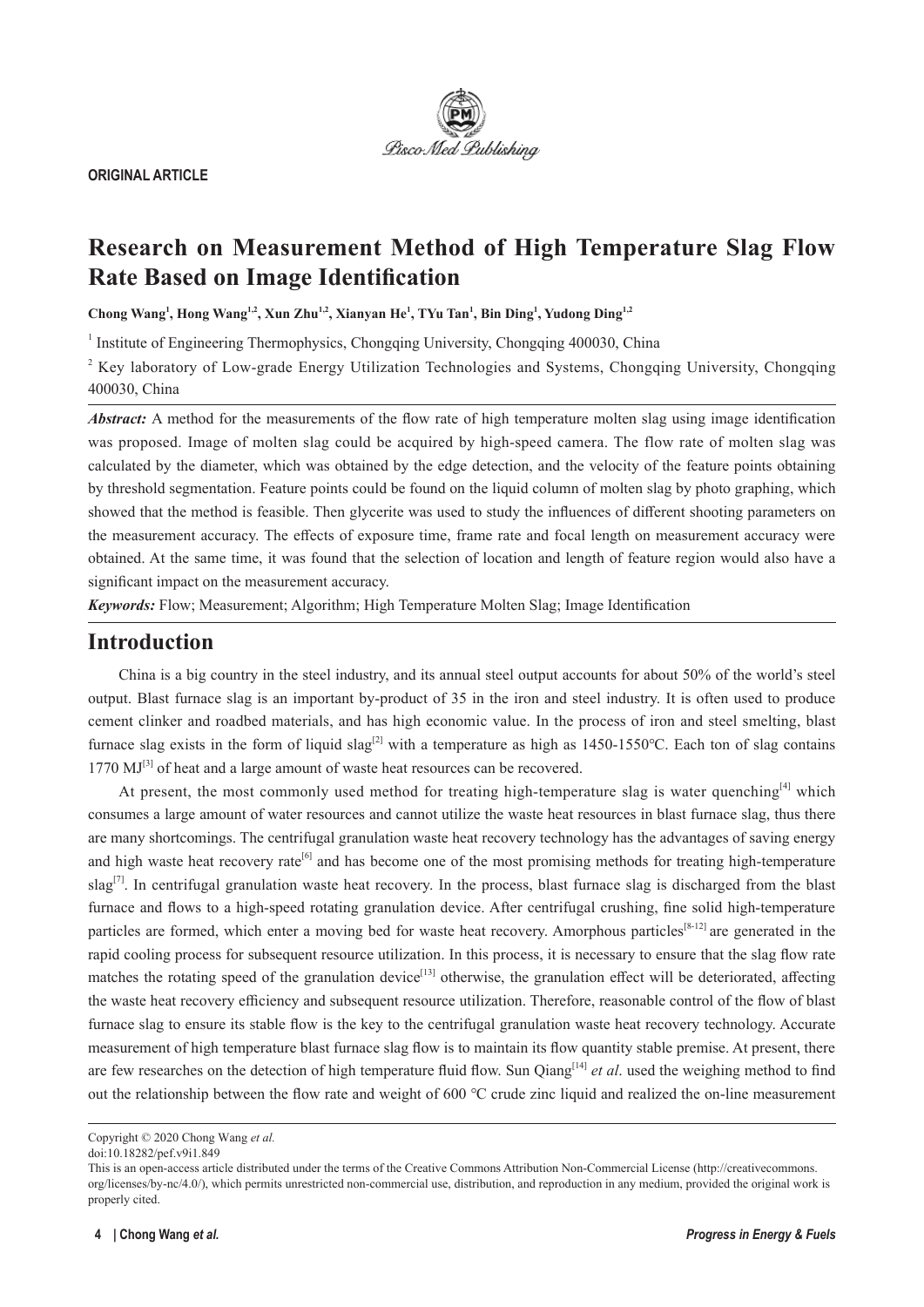of crude zinc liquid. However, this method needs to additionally set up a weighing device in the system, which increases the complexity of the system. Moreover, the heat dissipation in the measurement process will reduce the temperature of the measured substance and is not suitable for the flow rate of high-temperature slag. Fife<sup>[15]</sup> *et al.* use pulsed ultrasonic echo technology to detect echo phase changes of tiny particles in liquid metal and measure liquid flow rate. however, due to the limitation of sensor materials, this method can only be used for liquid metal at most 750 ℃ speed detection cannot be applied to flow detection of high-temperature slag; Liu Junjie<sup>[16]</sup> and others have designed a measuring device for calculating molten iron outflow flow rate by using infrared radiation time difference. This device can be used for molten iron flow rate detection at temperatures as high as 1534 ℃. However, this method can only measure the initial velocity of molten iron outflow from the nozzle, and the subsequent flow rate is still unavailable. It is not suitable for long-term operation of slag off-center granulation systems. Bizjan<sup>[17]</sup> *et al.* have set up an experimental system suitable for measuring the flow rate of molten rock wool. By calculating the flow velocity of the wave on the fluctuating liquid column, the flow rate of molten rock wool at 1450 ℃ is detected, and the measurement error is within 20%.

It requires the liquid column to remain unstable and fluctuating, however, the slag centrifugal granulation system needs to keep the liquid column stable and cannot adopt this method. As mentioned above, there is no mature and reliable method to measure the flow rate of high-temperature slag centrifugal granulation system, and the research in this field is urgently needed.

The image recognition technology<sup>[18-20]</sup> is a technique for recognizing objects in images to recognize different patterns of targets and objects. It has the advantages of high accuracy and fast recognition speed, and has been widely used in many fields<sup>[21-25]</sup>. Tong Jianjun<sup>[26]</sup> *et al.* use image recognition technology to realize the detection of vehicle speed in the monitoring video, and the positioning time reaches about 13ms, which is accurate.

The rate reached above 92%. Shi Lilian *et al.*<sup>[27,28]</sup> used image recognition technology to judge the two-phase flow pattern through threshold segmentation, binarization and other means, and the recognition accuracy rate reached above 85%; He and others have studied the behavior characteristic<sup>[29]</sup> of molten slag droplets hitting different surfaces by means of gray scale calibration. The above research shows that image recognition technology is likely to become one of the potential feasible technologies for non-contact measurement of high temperature liquid flow.

Therefore, according to the characteristics of slag, this paper designs a high temperature flow detection method based on image recognition. The flow characteristics of high temperature slag are similar to that of Newtonian fluid<sup>[30]</sup>. Therefore, normal temperature glycerin is used as working medium to verify the method, and the influence of shooting parameters and region of interest (ROI) on measurement accuracy is explored.

### **1. Experiment and device**

### **1.1 High temperature slag shooting verification**

In the centrifugal granulation process of slag, slag will flow from the tundish to the granulation device, forming a liquid column between the two. The change of slag flow rate in this process has obvious influence on granulation quality. However, there is currently a lack of relevant flow measuring equipment to measure high temperature slag. As shown in Figure 1, because the slag granulation process is complicated and the slag flows through the slag chute and other structures during this process, the temperature distribution of the slag liquid flow is not uniform, which makes the slag liquid column present a number of color blocks different from the color of the main liquid column. these color blocks are defined as characteristic points.

Since the high-temperature slag is between 1450-1550 ℃, we used a 90% concentration glycerin solution (Figure 2) close to the viscosity (=0.344 Pa s) of the slag at 1500℃ as a substitute working medium in carrying out a large number of basic experiments is pre-mixed with a certain amount of carbon powder as a characteristic point in glycerin solution at room temperature to facilitate identification. Comparing Figure 1 with Figure 2 shows that the flow characteristics of the two are very similar.

#### **1.2 Measurement of molten slag column diameter**

The temperature of blast furnace slag is as high as 1500 ℃. It emits strong light and is easy to generate halo in imaging. Therefore, it is necessary to reduce the exposure and take pictures of it in a small aperture mode with low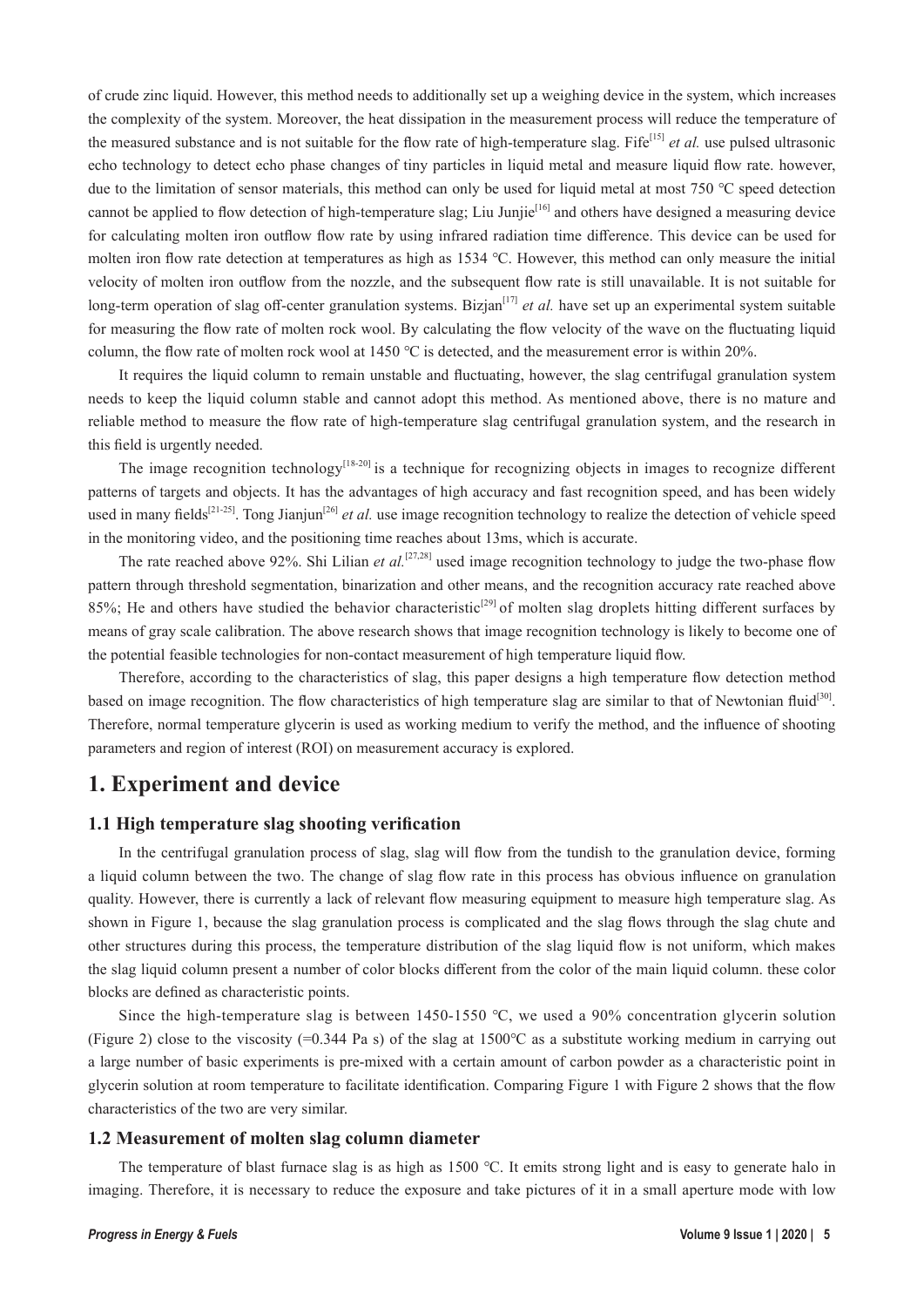exposure time. As shown in Figure 1 in 1.1, the shooting background is difficult to perceive at this time, appearing black, in sharp contrast to bright red liquid column, with clear edge of liquid column. According to the gray gradient change, the position of the edge of the liquid column is judged. It is considered that the molten slag column is a regular cylinder, and the two liquid columns in the image are taken at the shooting angle directly opposite to the liquid column. The distance between the edges is the diameter of the liquid column. Since the method described in this paper is based on image recognition, it is necessary to establish the conversion relation between the pixel length and the actual length in the image.

### **1.3 Measurement of slag liquid column velocity**

The RGB color mode is a color standard in industry. Various colors are obtained through the changes of the three color channels of red  $(R)$ , green  $(G)$  and blue  $(B)$  and their superposition. RGB is the color representing the three channels of red, green and blue. This standard includes almost all colors that can be perceived by human vision and is one of the most widely used color systems at present.

The color of a computer image can be represented by an RGB value, a reasonable RGB value range is set to judge the characteristic points, the position of the characteristic points in each frame is determined, and the speed of the characteristic points is calculated frame by frame. Assuming that there is no slip between the characteristic point and the main flow of the liquid column, the velocity of the characteristic point can be considered as the velocity of the molten slag liquid column.



### **1.4 Experimental system and working conditions**

Figure 4 is a designed and built verification experimental system for slag flow measurement program. The system is mainly composed of an aluminum structure frame (0.5 m×0.5 m×2m), plexiglass water tank (0.4 m×0.3 m×0.5 m), outflow nozzle, Phantom high-speed camera, tori (tokina) a t-x m100 pro d 100 mm f2.8macro lens, artificial light source, computer, etc.



**Figure 4.** Schematic diagram of experimental system. (1. Acrylic water tank; 2. Aluminum alloy frame; 3. Data.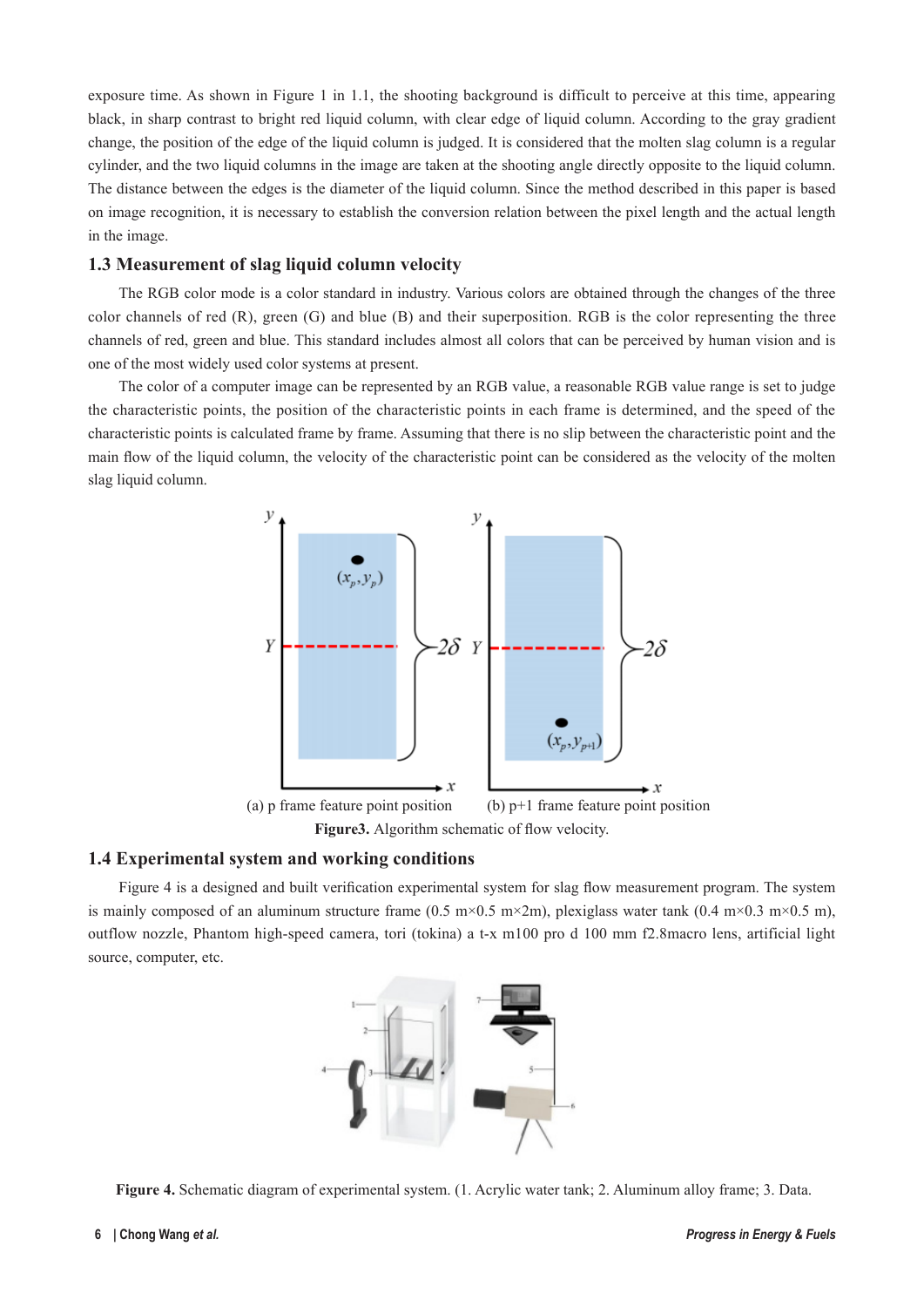connection line; 4. Artificial light source; 5. Data connection line; 6. High speed camera; 7. Computer Diagram)

According to the shape of the liquid column, as shown in Figure 2, the view frame is set to 512×1024 pixels, with 512 pixels horizontally and 512 pixels vertically pixels.

# **2. Experimental results and analysis**

### **2.1 Influence of exposure time on measurement accuracy**

In this paper, the glycerin flow rate measured by weighing method is 17.43 g s-1, which is taken as the standard flow rate, and the measured value is compared with it. The experiments in this paper were all carried out indoors at 23.4 ℃ and the measured glycerol density was = 1.21 g cm-3 under this condition, and the density was calculated with the subsequent mass flow rate. The exposure time is changed to shoot the glycerin solution liquid column and the obtained image is subsequently processed. Figure 5 shows the relationship between measurement error and exposure time. When the exposure time t is 200  $\mu$ s false, the error reaches 29.5%, as shown in Figure 5.



**Figure 5.** The relation of measurement deviation to exposure time.

### **2.2 Influence of shooting frame rate on measurement accuracy**

Changing the shooting frame rate to shoot the glycerin solution liquid column. Figure 6 shows the relationship between measurement error and shooting frame rate. When the shooting frame rate P is 200 fps, the measurement error reaches 15.7%, because the video can be regarded as a collection of several still images, while the shooting frame rate can be regarded as the number of images shot per unit time. When the shooting frame rate P is 200 fps, the number of images taken per unit time is small, and the interval time between each two images is long, which makes the moving distance of the feature point between two consecutive images larger.



**Figure 6.** The relation of measurement deviation to frame rate.

### **2.3 Influence of material distance on measurement accuracy**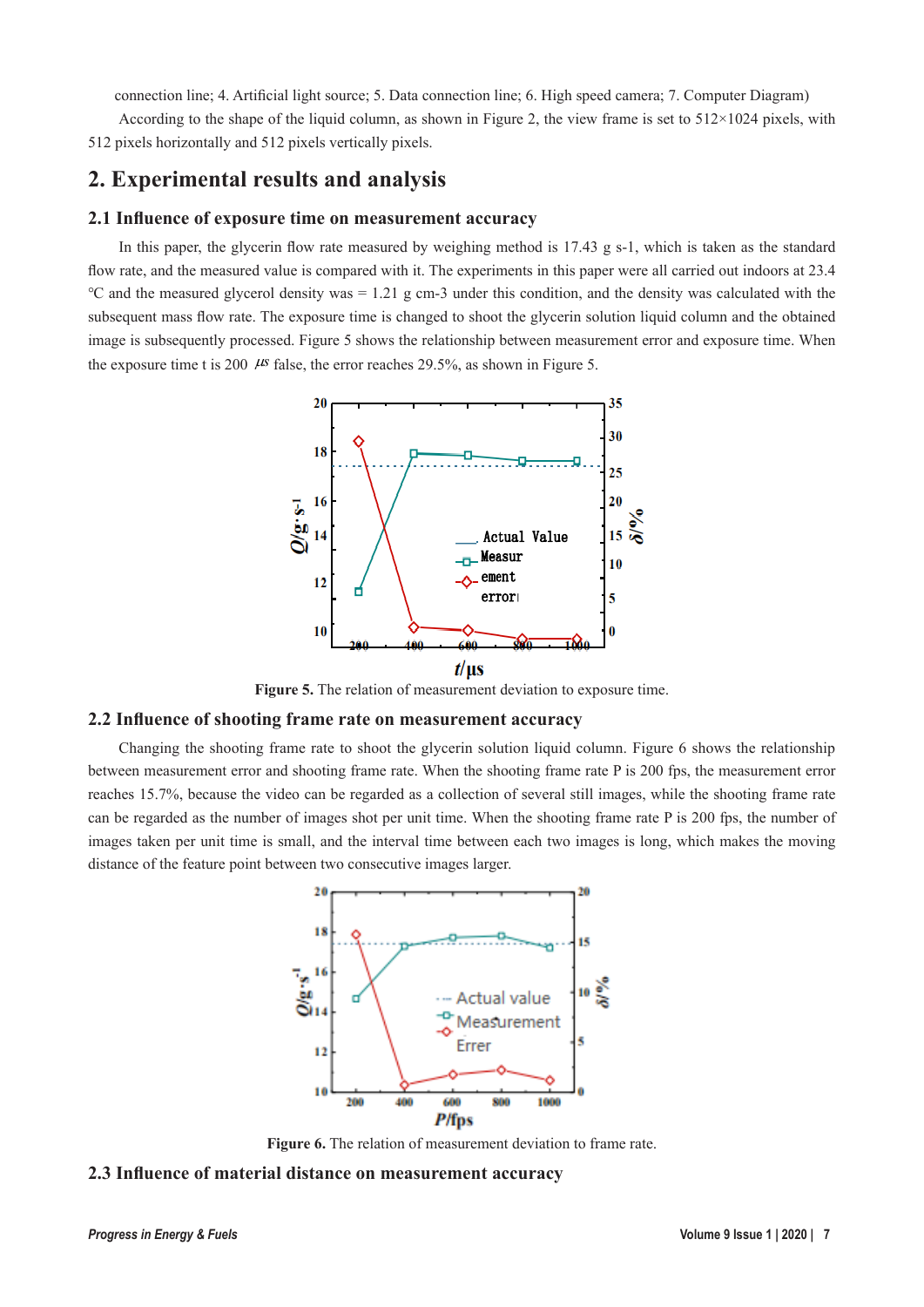Change the object distance to shoot the glycerin solution liquid column and carry out subsequent processing on the obtained image. Figure 7 shows the relationship between measurement error and object distance u 195. When the object distance U is 0.4 m, 0.5 m and 0.6 m, the measurement error is only 1.2%, 2.1% and 4.8% ,which is because the liquid column occupies a large proportion of the picture, the liquid column contour and characteristic points occupy a large number of pixels, and the identification difficulty is small, so the result is more accurate.



**Figure 7.** The relation of measurement deviation to focal length.

### **3. Conclusion**

(1) Exposure time affects the measurement accuracy by affecting the image contrast. Too low exposure time will cause the characteristic points to be close to the RGB value of the liquid column, thus increasing the measurement error. Too high exposure time will blur the edge and reduce the gray gradient, which is also not conducive to measurement. The shooting frame rate has an optimal value. When shooting at a low frame rate, measurement errors may occur due to horizontal displacement of feature points between two frames, while high frame rate may affect measurement accuracy due to rounding errors. The smaller the object distance is, the more advantageous it is to get the details of the detection area, thus improving the measurement accuracy. For the object distance shot by slag, the high temperature characteristics should be considered and reasonable selection should be made.

(2) When the center position of ROI is too close to the nozzle, the measurement results cannot reflect the actual situation due to the sharp changes in diameter and flow rate. The reasonable ROI position is about 4 times the pipe diameter from the nozzle. The selection of the length of ROI also affects the measurement accuracy. When the selected length of ROI is too small, the feature points pass through ROI too fast and fail to collect enough information for program calculation. The reasonable length of ROI is 1/3~2/3 times the pipe diameter.

(3) The problems of false focus and feature point agglomeration in shooting will bring inevitable errors to the measurement of high-temperature slag, which need to be solved by raising the shooting technology and optimizing the algorithm. In addition, in the actual detection process, problems such as lens deformation, reduction of camera working time and unstable imaging quality are easy to occur, which need to be solved urgently through follow-up research.

# **References**

- 1. Wang Wenwen ,Efficiency-based Study on the Impact of China's Iron and Steel Industry Policy,[D] Nanjing: Nanjing University of Technology.2016.
- 2. Tan Y, Zhu X, Wang H, et al. Centrifugal granulation characteristics of molten blast furnace slag and performance of the granulated particles[J]. Applied Thermal Engineering, 2018, 142: 683-694.
- 3. Li Q H, Meng A H, Zhang Y G. Recovery status and prospect of low-grade waste energy in China[C]// International Conference on Sustainable Power Generation & Supply. 2009: 1-6.
- 4. Comprehensive Utilization of Blast Furnace Slag [J]. Iron and Steel Research, 2010, 38(2): 53-56.
- 5. Zhang H, Wang H, Zhu X, et al. A review of waste heat recovery technologies towards molten slag in steel industry[J]. Applied Energy, 2013, 112: 956-966.
- 6. Tan Y, Zhu X, He X Y, et al. Granulation characteristics of molten blast furnace slag by hybrid centrifugal-air blast technique[J]. Powder Technology, 2018, 323: 176-185.